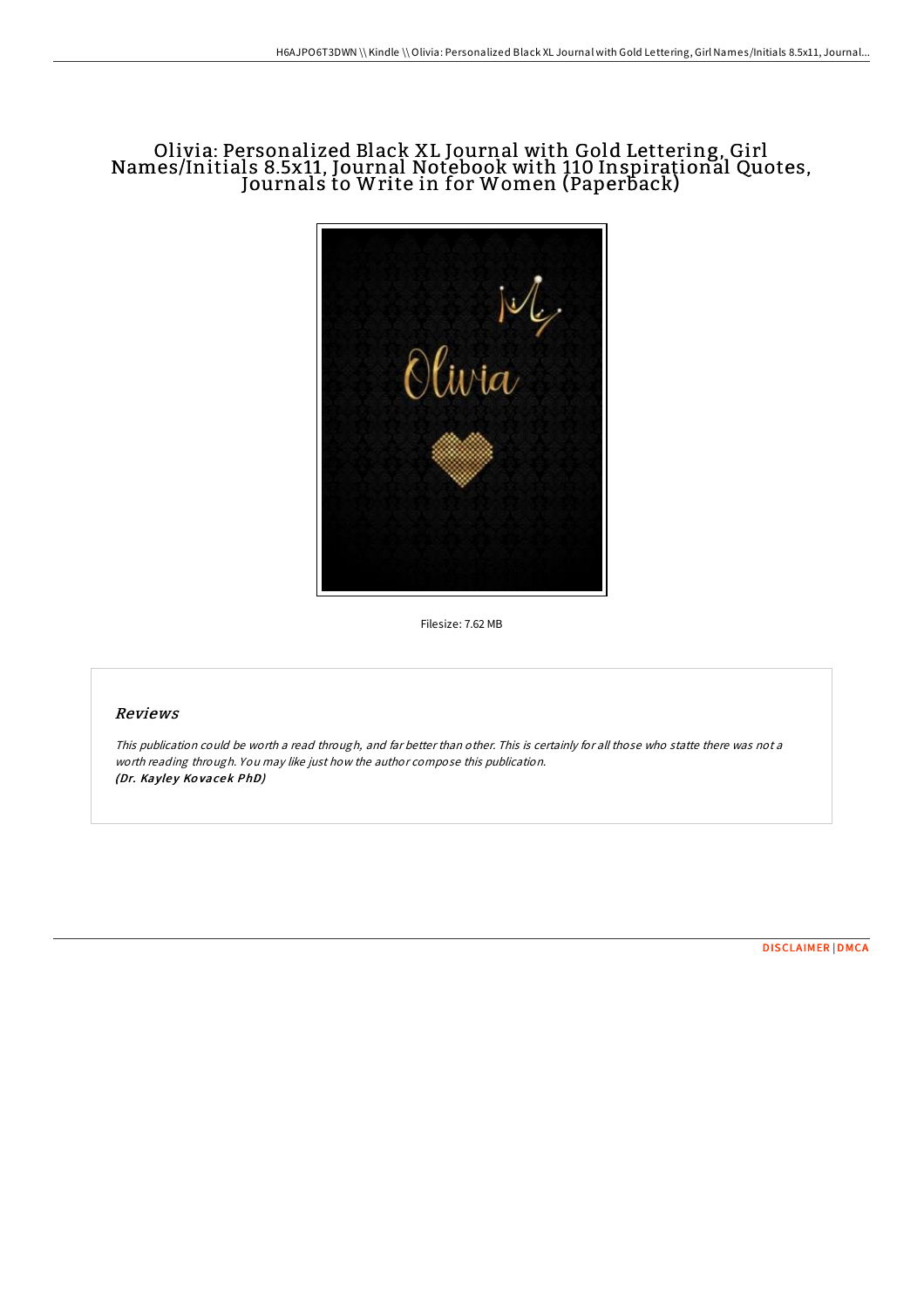## OLIVIA: PERSONALIZED BLACK XL JOURNAL WITH GOLD LETTERING, GIRL NAMES/INITIALS 8.5X11, JOURNAL NOTEBOOK WITH 110 INSPIRATIONAL QUOTES, JOURNALS TO WRITE IN FOR WOMEN (PAPERBACK)



To get Olivia: Personalized Black XL Journal with Gold Lettering, Girl Names/Initials 8.5x11, Journal Notebook with 110 Inspirational Quotes, Journals to Write in for Women (Paperback) eBook, please refer to the web link beneath and download the file or have accessibility to additional information which are relevant to OLIVIA: PERSONALIZED BLACK XL JOURNAL WITH GOLD LETTERING, GIRL NAMES/INITIALS 8.5X11, JOURNAL NOTEBOOK WITH 110 INSPIRATIONAL QUOTES, JOURNALS TO WRITE IN FOR WOMEN (PAPERBACK) book.

Createspace Independent Publishing Platform, 2017. Paperback. Condition: New. Language: English . Brand New Book \*\*\*\*\* Print on Demand \*\*\*\*\*.This Journal (Diary, Notebook) includes: Beautifully Designed Matte Cover with golden name on 110 motivational quotes from famous people (one quote at the bottom of each page) 8.5x 11 size 110 lined pages (55 sheets) Check out our Girl Names collection! Just search the following ISBN in the Book Section: Abigail 1981203680 Alexis 1981203699 Alice 1981203710 Amanda 1981203737 Amber 1981203745 Amy 1981203761 Andrea 198120377X Angela 1981203788 Ann 1981203796 Anna 1981203818 Ashley 1981204105 Barbara 1981204113 Betty 198120413X Beverly 1981204148 Brenda 1981204164 Brittany 1981204202 Carol 1981204210 Carolyn 1981204229 Catherine 1981204237 Cheryl 1981204245 Christina 1981205829 Christine 1981205837 Cynthia 1981205845 Danielle 1981205861 Deborah 198120587X Debra 1981205896 Denise 1981205918 Diana 1981205926 Diane 1981205950 Donna 1981205969 Doris 1981229566 Dorothy 1981229582 Elizabeth 1981229604 Emily 1981229647 Emma 1981229663 Evelyn 1981229671 Frances 198122968X Gloria 1981229701 Grace 1981229736 Hannah 1981229523 Heather 1981230327 Helen 1981230335 Jacqueline 1981230343 Jane 1981230351 Janet 198123036X Janice 1981230386 Jean 1981230408 Jennifer 1981230424 Jessica 1981230432 Joan 1981230467 Joyce 1981291555 Judith 1981291563 Judy 198129158X Julia 1981291598 Julie 1981291601 Karen 198129161X Katherine 1981291636 Kathleen 1981291652 Kathryn 1981291660 Kayla 1981291679 Kelly 1981317163 Kimberly 1981317171 Laura 1981317198 Lauren 198131721X Linda 1981317236 Lisa 1981317244 Lori 1981317252 Madison 1981317260 Margaret 1981317279 Maria 1981317287 Marie 1981317767 Marilyn 1981317821 Martha 198131783X Mary 1981317848 Megan 1981317864 Melissa 1981317899 Michelle 1981317910 Nancy 1981317929 Natalie 1981317937 Nicole 1981317953 Olivia 1981372954 Pamela 1981372970 Patricia 1981373004 Rachel 1981373284 Rebecca 1981373306 Rose 1981373322 Ruth 1981373330 Samantha 1981373349 Sandra 1981373489 Sara 1981373373 Sarah 1981388052 Sharon 1981388087 Shirley 1981388109 Stephanie 1981388125 Susan 1981388141 Teresa 198138815X Theresa 1981388168 Tiffany 1981388176 Victoria 1981388184 Virginia 1981388206 Couldn t find your name? Let us know! Connect with us on Instagram - amazon and get your personalized notebook in a few days!.

Read Olivia: Personalized Black XL Journal with Gold Lettering, Girl Names/Initials 8.5x11, Journal Notebook with 110 [Inspiratio](http://almighty24.tech/olivia-personalized-black-xl-journal-with-gold-l.html)nal Quotes, Journals to Write in for Women (Paperback) Online Do wnload PDF Olivia: Personalized Black XL Journal with Gold Lettering, Girl Names/Initials 8.5x11, Journal No tebook with 110 [Inspiratio](http://almighty24.tech/olivia-personalized-black-xl-journal-with-gold-l.html)nal Quotes, Journals to Write in for Women (Paperback) Do wnload ePUB Olivia: Personalized Black XL Journal with Gold Lettering, Girl Names/Initials 8.5x11, Journal No tebook with 110 [Inspiratio](http://almighty24.tech/olivia-personalized-black-xl-journal-with-gold-l.html)nal Quotes, Journals to Write in for Women (Paperback)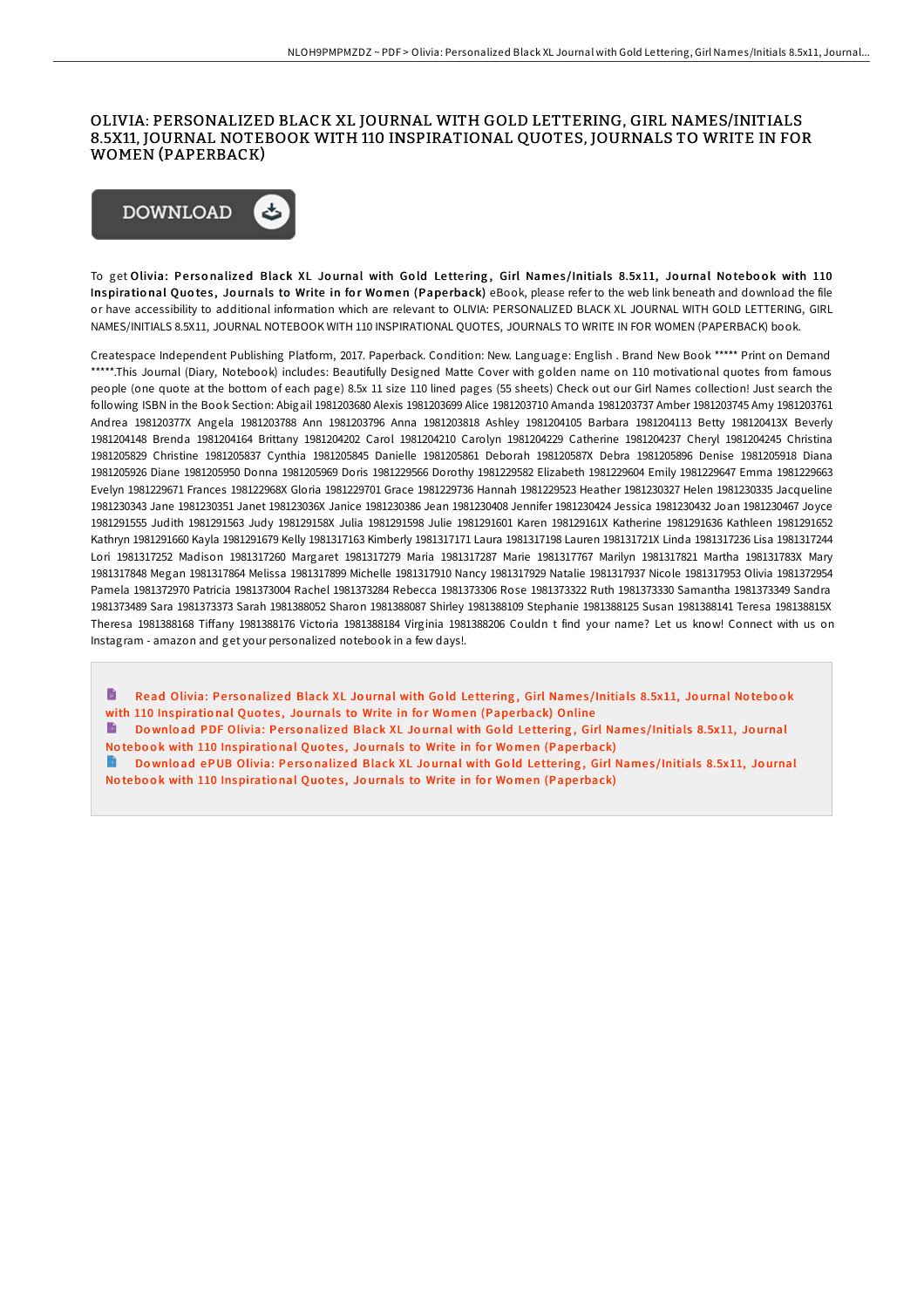## Relevant eBooks

[PDF] Index to the Classified Subject Catalogue of the Buffalo Library; The Whole System Being Adopted from the Classification and Subject Index of Mr. Melvil Dewey, with Some Modifications. Access the web link below to read "Index to the Classified Subject Catalogue of the Buffalo Library; The Whole System Being Adopted from the Classification and Subject Index of Mr. Melvil Dewey, with Some Modifications." file. Read eBook »

[PDF] Depression: Cognitive Behaviour Therapy with Children and Young People Access the web link below to read "Depression: Cognitive Behaviour Therapy with Children and Young People" file. Read eBook »

[PDF] A Letter from Dorset: Set 11: Non-Fiction Access the web link below to read "A Letter from Dorset: Set 11: Non-Fiction" file. Read eBook »

[PDF] Oxford Reading Tree Read with Biff, Chip and Kipper: Phonics: Level 2: A Yak at the Picnic (Hardback) Access the web link below to read "Oxford Reading Tree Read with Biff, Chip and Kipper: Phonics: Level 2: A Yak at the Picnic (Hardback)" file. Read eBook »

[PDF] Dont Line Their Pockets With Gold Line Your Own A Small How To Book on Living Large Access the web link below to read "Dont Line Their Pockets With Gold Line Your Own A Small How To Book on Living Large" file. ReadeBook»

[PDF] Tales from Little Ness - Book One: Book 1 Access the web link below to read "Tales from Little Ness - Book One: Book 1" file. ReadeBook»